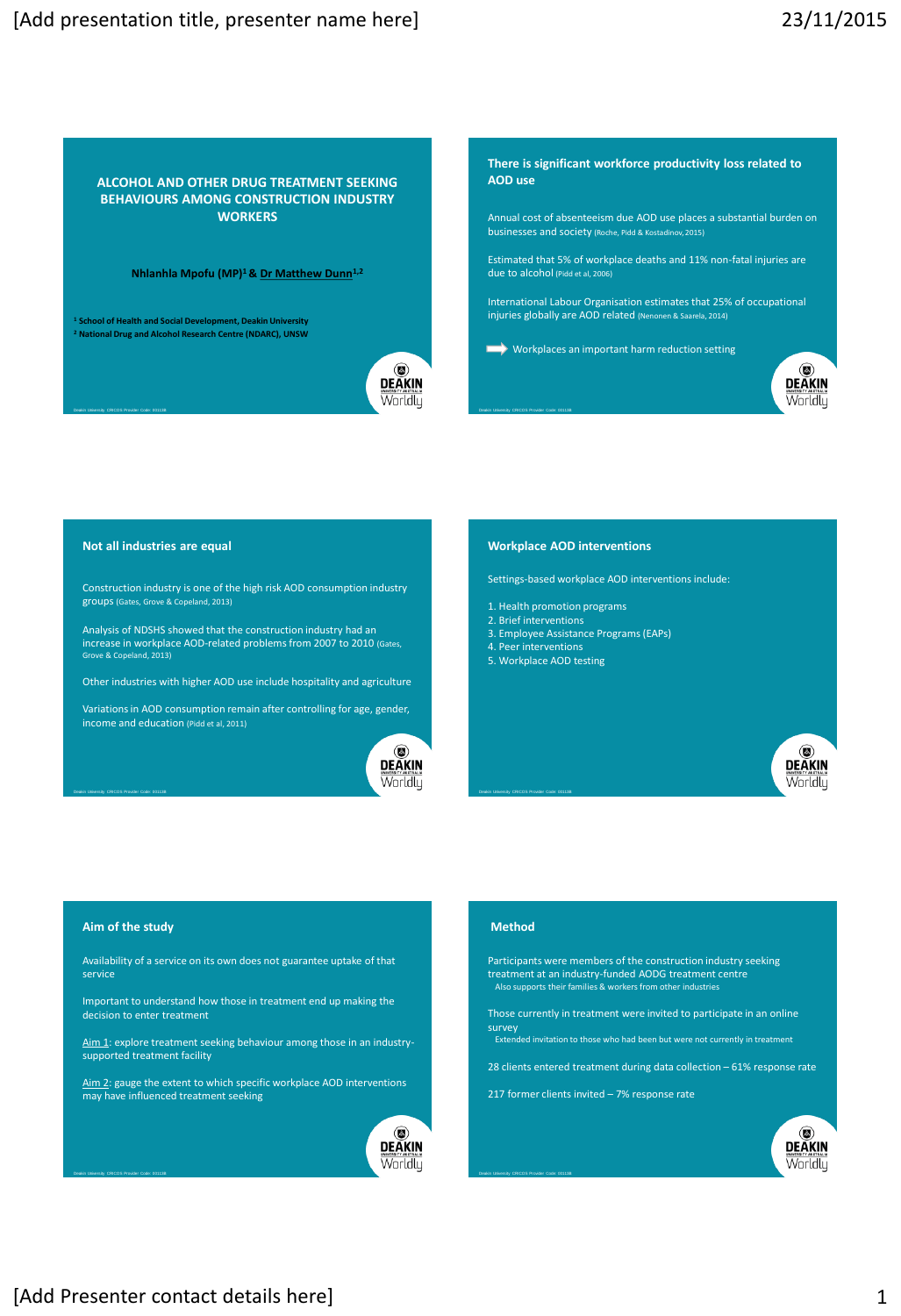# **Method**

Demographics characteristics

Lifetime/recent substance use

Alcohol Use Disorders Identification Test (AUDIT)

Treatment Entry Questionnaire This is a validated self-administered scale that yields three scores relating to the individuals interval values, internal conflict of guilt and shame associated treatment and external pressures or coercion

Workplace schedules Adapted from the Standard Shift Work Index



Worldly

# **Demographic characteristics (N=31)**

#### Male: **77**%

Median age **41** years (M=41, SD=8.8, range 24-61 years)

Year 12 or equivalent: **58**% Post-school qual: **71**%

Heterosexual: **94**%

Born in AU: **68**%

\$1-\$20,999 before tax: **36**%

In treatment for: Alcohol: **32**% Drug: **16**% Drug + gambling: **16**% Alcohol + gambling: **16**% Drug + alcohol: **13**% Gambling: **7**%



# **Work History**

Deakin University CRICOS Provider Code: 00113B

Deakin University CRICOS Provider Code: 00113B

| How many years have you worked<br>all together? | $N = 31$ |
|-------------------------------------------------|----------|
| Less than 1 year                                | 13%      |
| 1-2 years                                       | 3%       |
| 3-5 years                                       | 10%      |
| 5-10 years                                      | 10%      |
| $10-15$ years                                   | 3%       |
| 15-20 years                                     | 29%      |
| > 20 years                                      | 32%      |
|                                                 | Worldlu  |

# **Work History**

Average hours/week paid employment: **29** hours 26% not working

Completed an average of **2** hours paid overtime/week Completed an average of **2** hours unpaid overtime/week

**19%** did shift work

Deakin University CRICOS Provider Code: 00113B

**10**% had a second paid job

Been in current work schedule/shift system <1 year: **26**% Been in current work schedule/shift system 1-3 years: **32**%



**Lifetime and recent substance use**  90 80 <sup>77</sup> <sup>74</sup> <sup>74</sup> 70 68 60 52 50 45 40 30 29 19 16 16 **DEAKIN** Lifetime Recent

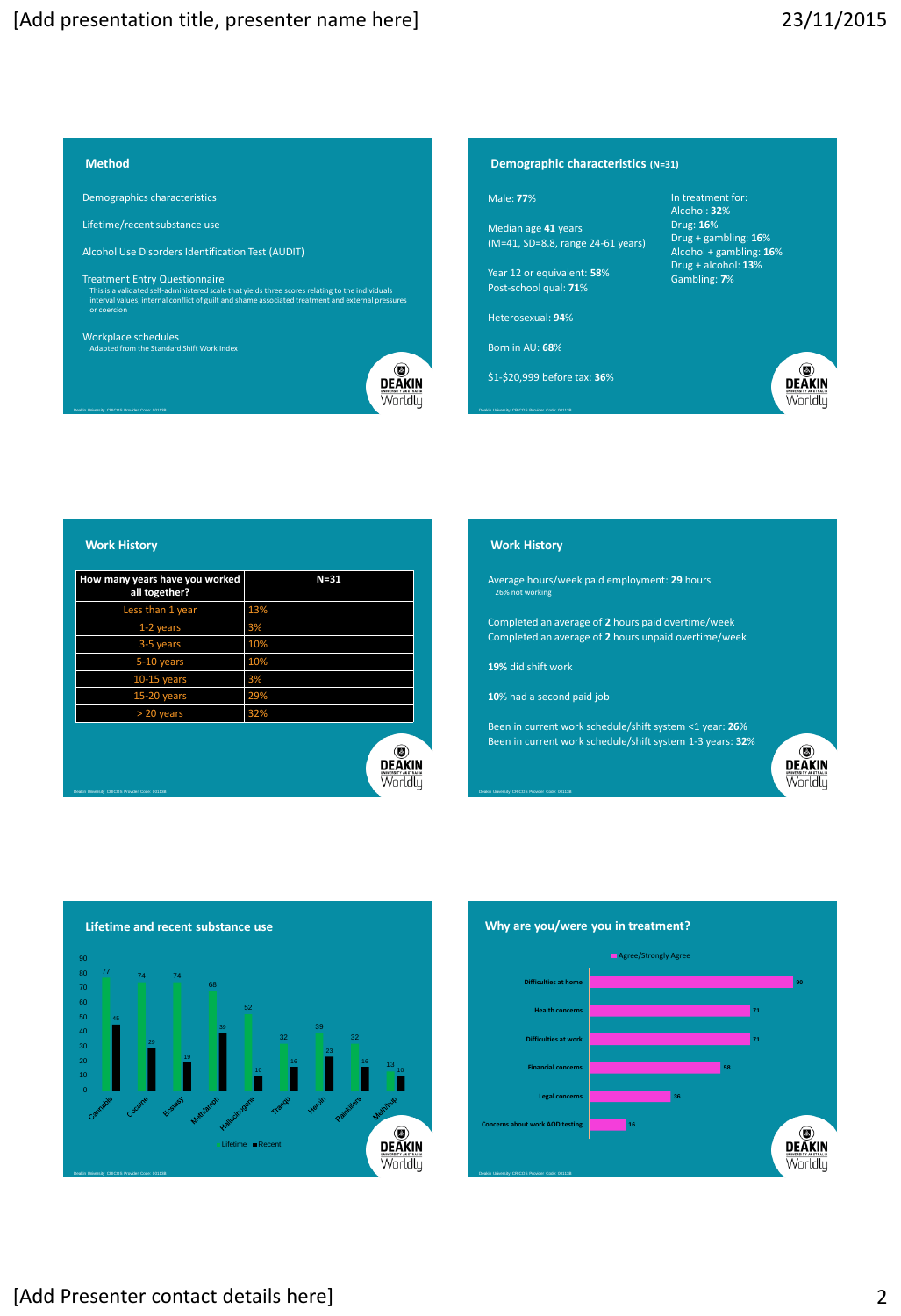









# **Discussion**

High proportion of sample were male, similar to other studies within this industry

Why may this be so: Male-dominated industry?

Deakin University CRICOS Provider Code: 00113B

Male workers more likely to engage in substance use?

Male workers more likely to seek treatment?

Women experience barriers to treatment seeking?